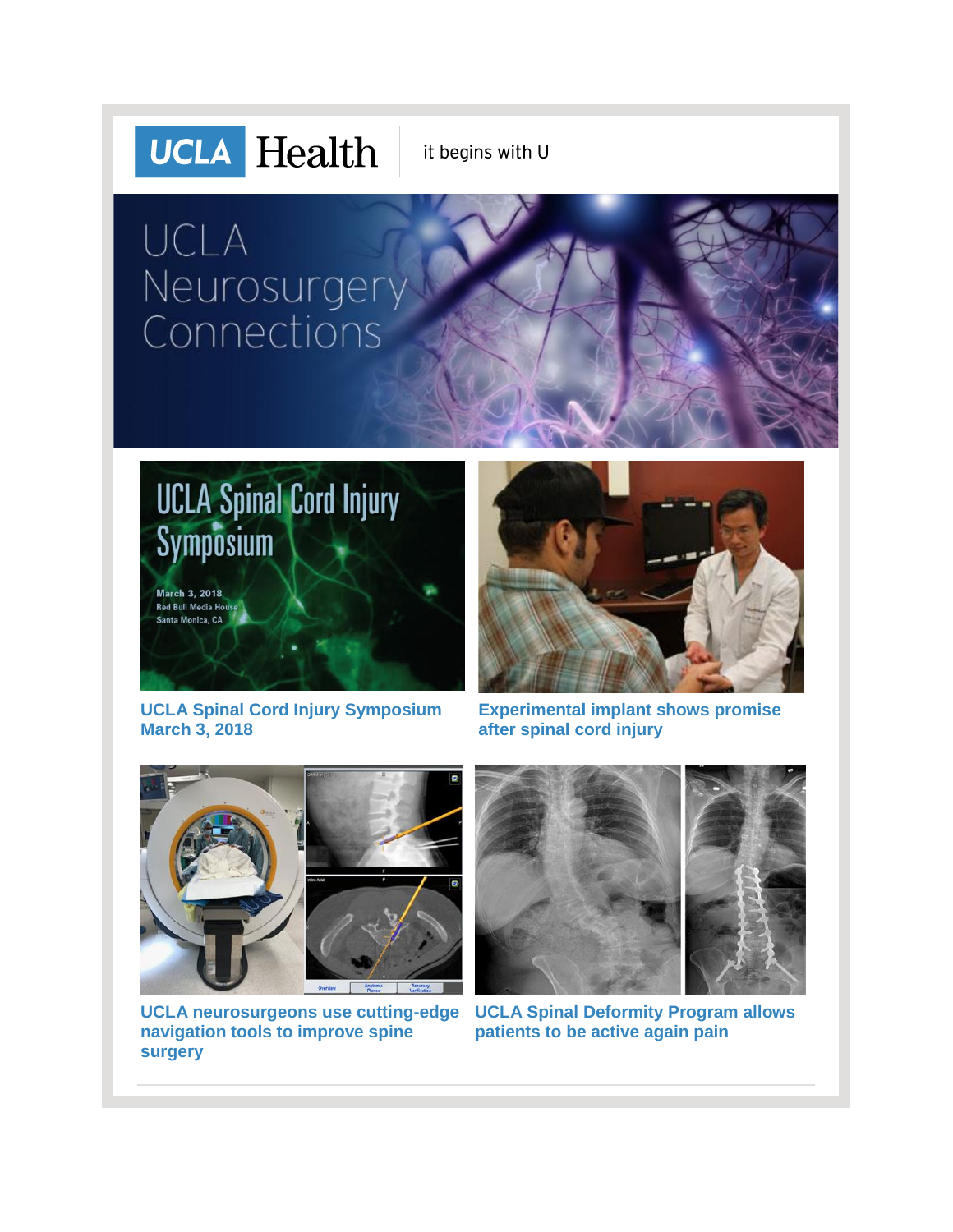#### **Download the UCLA Neurosurgery App**

The UCLA Department of Neurosurgery app serves as a comprehensive resource for preparation for neurosurgical procedures, department contact information, and local and onsite hospital amenities. **[Download and learn more »](http://r20.rs6.net/tn.jsp?f=001mnzi_x1K4ERuuUdwXSKmRrq5LjuXq4xBC9HnG3oMcjJuioX5mButHZirqENS6G7E0HtF2MkM33QZ8yNqqz2r5Nh3aSDLbpUUKO0DZ1yswKfgm2Y9HHSDKt2w0lTq1Ie2l0VqqSRk8OYytSfGZzwPu40MIuOYToNhw-QgXADU9XQLl2PLXfGP007Y303dsRhL8bu7oMPqp_4FXKjjofngig==&c=R69NcXV5-uarM1LYMEhhVtegaSVKuJkiDpPSG15UqoWjQ6f3KldhHg==&ch=zzfDwsnKPu6InQFvsso8HbhTlhoMwTsXUSWk39cMi65MkYx0lby3mA==)**



### **Faculty Spotlight**

#### **Daniel C. Lu, MD, PhD**

Dr. Daniel Lu, Associate Professor and Vice Chair of Research leads a team of researchers to investigate novel treatment for spinal cord injury to restore hand function.

Dr. Lu's clinical expertise involves minimally invasive techniques in the surgical management of degenerative, traumatic, and neoplastic spinal



disorders. As the Director of the [Neuroplasticity and Repair Laboratory](http://r20.rs6.net/tn.jsp?f=001mnzi_x1K4ERuuUdwXSKmRrq5LjuXq4xBC9HnG3oMcjJuioX5mButHQW677Xt2riqSyoiL2SWdJg7QJe8Hik-IIQqeMBEKoi1QdbPBSkSrSDXZ-WsMG0CS_omGPSKAl2LvF5fWBxGCYBeKYkhrNgWJVZrwj4QGWvmJMFVwudYwBjfDG5pn2UV3j4cLoe5MkqQcga5ny88HLctoq0kNensqOrAUxUaxllCZPTMZWg6Wzs=&c=R69NcXV5-uarM1LYMEhhVtegaSVKuJkiDpPSG15UqoWjQ6f3KldhHg==&ch=zzfDwsnKPu6InQFvsso8HbhTlhoMwTsXUSWk39cMi65MkYx0lby3mA==) and the UCLA Neuromotor Recovery and Rehabilitation Center, [research team](http://r20.rs6.net/tn.jsp?f=001mnzi_x1K4ERuuUdwXSKmRrq5LjuXq4xBC9HnG3oMcjJuioX5mButHQW677Xt2riq2lJRRIgOVRz6OuI0VHQq9J0tyOJs8EKPhuANLUV0jGguPo2Q9cqt9i5uG_Pcnv1nGtjxy1mpALblAI4b0949MbfO7IENa7ha1C4_qXveFeDgzCjvndLQIAUXTKKsA_kc&c=R69NcXV5-uarM1LYMEhhVtegaSVKuJkiDpPSG15UqoWjQ6f3KldhHg==&ch=zzfDwsnKPu6InQFvsso8HbhTlhoMwTsXUSWk39cMi65MkYx0lby3mA==) efforts are focused on modulating the neuronal circuitry and networks in the treatment of central nervous system disorders with the ultimate goal of restoring lost function. **[Read more »](http://r20.rs6.net/tn.jsp?f=001mnzi_x1K4ERuuUdwXSKmRrq5LjuXq4xBC9HnG3oMcjJuioX5mButHQW677Xt2riqVCN_F3W6h0cLjnopQeTVMn_c_IWNLr3L-HHTRJjfsLDQj19BxYAHN-UqkP5PKn6M8AsEypNWp2PXRX7UvwMBAZp-yS35QaffDfbtJ8yz9JtNt-wiluKAetCS3RwVJLPi&c=R69NcXV5-uarM1LYMEhhVtegaSVKuJkiDpPSG15UqoWjQ6f3KldhHg==&ch=zzfDwsnKPu6InQFvsso8HbhTlhoMwTsXUSWk39cMi65MkYx0lby3mA==)**

#### **UCLA Spine Program**

The UCLA Spine Center is unique among academic institutions in the way it brings together neurosurgery and orthopaedics, two traditionally separate practices, into a cohesive program to treat patients with degenerative and non-degenerative spinal conditions.

The UCLA Spine Center, which includes neurosurgeons, orthopaedic surgeons and



nonoperative specialists in physical medicine and rehabilitation is located just several blocks away from the UCLA Medical Center, Santa Monica. Neurosurgeon Langston Holly, MD., co-director of the Spine Center with orthopaedic surgeon Nick Shamie, MD., discusses how the facility benefits patients with clinical care and novel research programs. **[Read more »](http://r20.rs6.net/tn.jsp?f=001mnzi_x1K4ERuuUdwXSKmRrq5LjuXq4xBC9HnG3oMcjJuioX5mButHQW677Xt2riqWkw9DcQ7y83TOrpVo1uncixvpJK-afEafiOY9ONPjUv_HsnPAIHw8PhVbgB8X1tN_ZAVApcSJ4CzoZFajg5JfcJ8jCuAJ_Cc__B9vhmv4vcFu3l9Y9M-1TwaDJuVoWResQENkBiM7osUyx3TcpmRBuHgbEgFDDTt&c=R69NcXV5-uarM1LYMEhhVtegaSVKuJkiDpPSG15UqoWjQ6f3KldhHg==&ch=zzfDwsnKPu6InQFvsso8HbhTlhoMwTsXUSWk39cMi65MkYx0lby3mA==)**